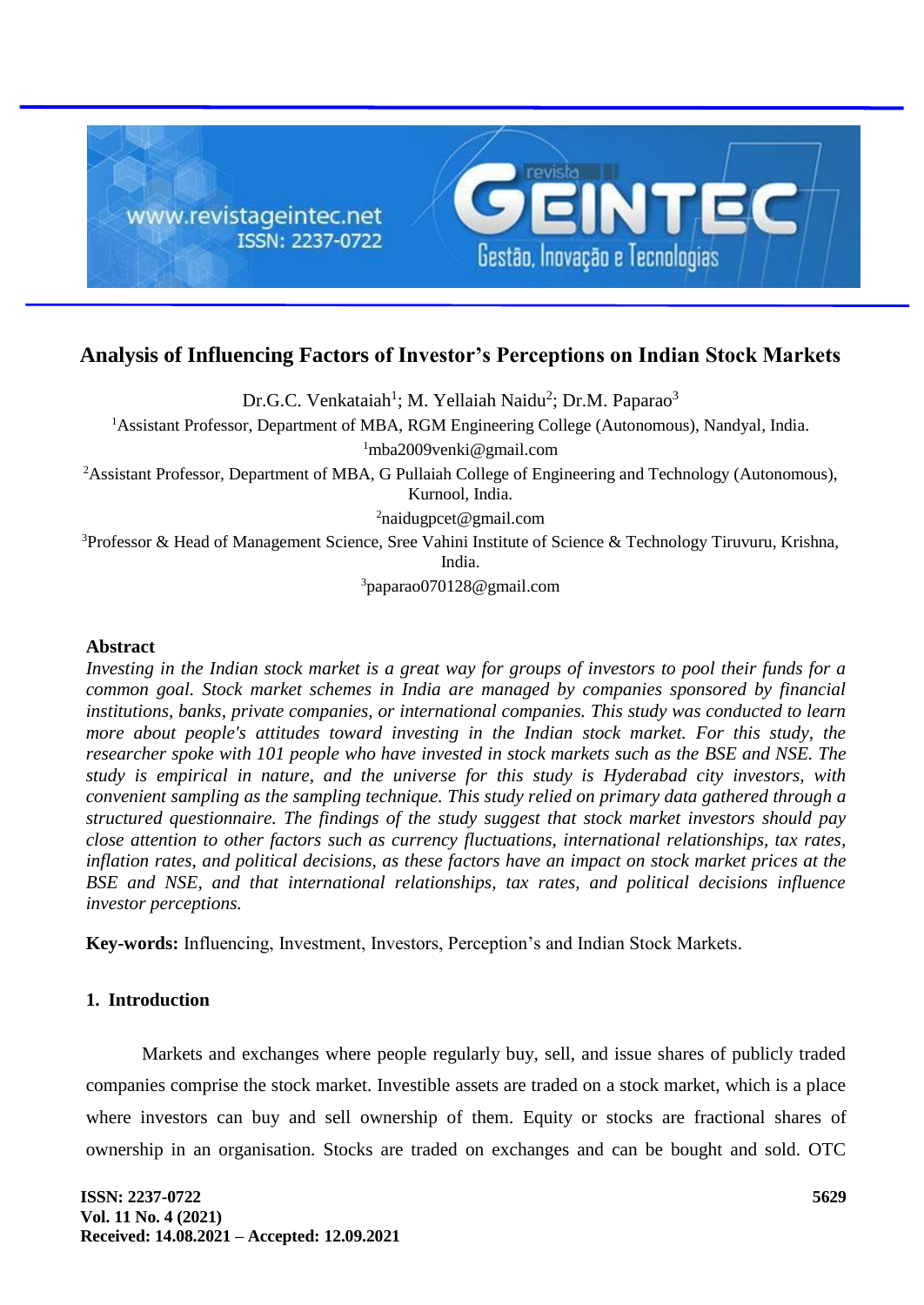marketplaces or formal exchanges that operate under well-defined regulations carry out these financial activities, as do institutionalised exchanges. It's a platform for seamless share exchange.

BSE and NSE are India's two main stock exchanges, where the majority of trading occurs (NSE). This is India's leading stock exchange for buying and selling shares of publicly traded companies. The NSE was founded in 1922 and is headquartered in Mumbai. NIFTY50 is the NSE's flagship index. The index includes the top 50 companies in terms of trading volume and market capitalization. Investors in India and around the world use this index as a barometer for the Indian capital markets.

#### **2. Literature Review**

**Akhtar, F., & Das, N. (2019),** they gathered responses from 396 individual investors using a stratified and quota sampling method. Hierarchical regression analysis and structural equation modelling were used to determine the strength of the relationship between constructs, including personality trait, perceived performance of investments, and social influence. In the study, extraversion and perceived investment performance were moderated positively by social influence, while agreeability and perceived investment performance were moderated negatively by social influence.

**Hawaldar, I.T., & Rahiman, H. (2019),** according to the study, investors filled out an investor profile form, and were interviewed about their attitudes and behaviours, as well as how aware they were of the issue. We used Chi square to determine whether or not two variables were related to each other. Risk return, tax benefits, maturity period, capital appreciation, and principal safety are just a few of the factors that influence an investor's decision. Returns, on the other hand, are viewed by the majority of investors as the most important factor in their decision-making. Compared to mutual funds and derivatives, stocks were preferred by the majority of investors. While most investors made their own investment decisions, some were influenced by workshops, seminars, advertisements, and newspaper articles during the course of the research project. Therefore, the study sought to understand investor behaviour in relation to the stock market.

**Akhtar, F. et.al. (2018),** using a questionnaire-based survey to gather responses from potential individual investors, the research takes a quantitative and cross-sectional approach (920 usable responses). AMOS and SPSS were used to test the hypothesised relationship between the constructs. Results showed attitude played a role in bridging the gap that separated knowledge of finance from intent to invest, while personality traits and financial self-efficacy played a dual role. As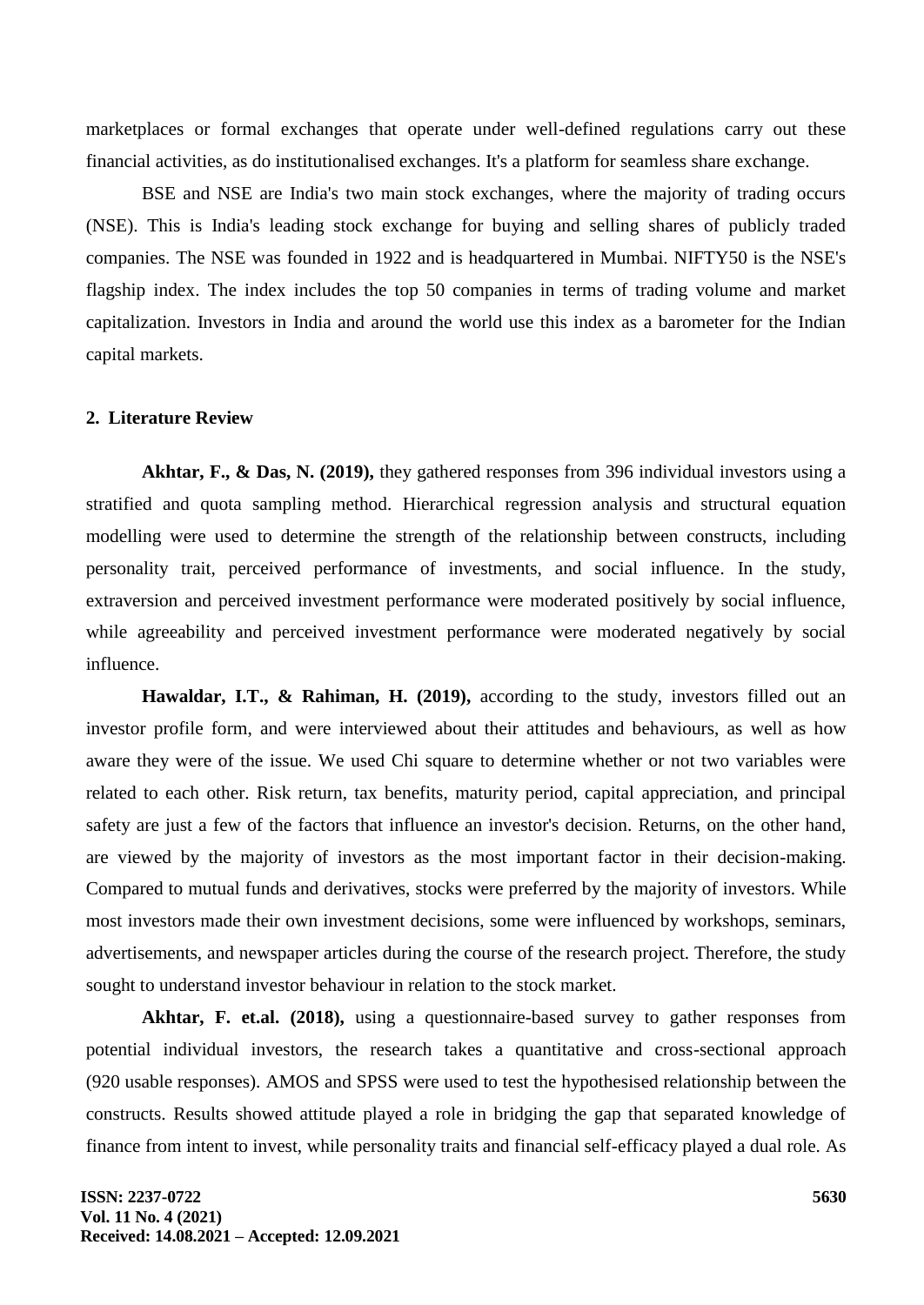opposed to objective standards, subjective norms had a marginally positive impact on investment intentions.

# **3. Objectives of the Study**

- To Know the influencing factors of investor's perceptions on Indian stock Markets.
- To give suitable suggestions to the investors to improve their investments.

# **4. Research Methodology**

## **Data Source:**

**Primary data:** Data used in this study is primary data collected through structured questionnaire.

**Secondary Data:** Data collected from different sources like websites, newspapers, internet source, book etc.

**Sample tool:** convenient sampling was used.

**Sample size:** 101 stock market investors are involved in this study to know about their perceptions.

**Area of study:** Hyderabad City was selected for this study because of one of the biggest IT Hub in India.

**Statistical tool:** Regression analysis is used to analyse the influencing factors of investor's perceptions on Indian stock Markets.

# **5. Data Analysis**

| Cronbach's Alpha   N of Items |  |  |  |  |
|-------------------------------|--|--|--|--|
| -778                          |  |  |  |  |

Source: Calculated from Primary data

From the table 5.1, we can observe that the Cronbach's Alpha value is 0.778 which is above the required value 0.6, so the questionnaire understanding by the investors are have consistence.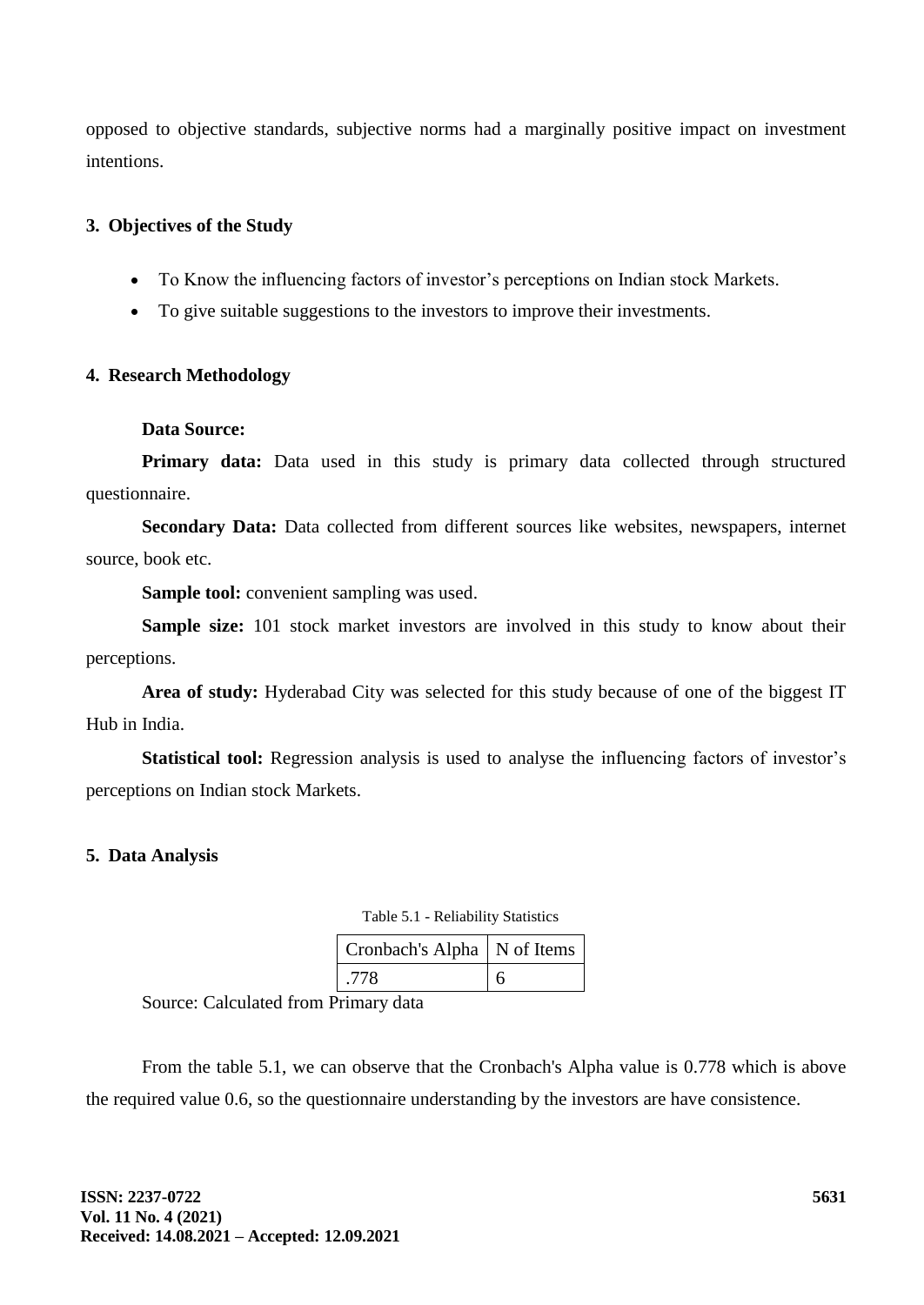| Model                                                                                               | R                 | R Square | <b>Adjusted R Square</b> | Std. Error of the Estimate |  |  |  |
|-----------------------------------------------------------------------------------------------------|-------------------|----------|--------------------------|----------------------------|--|--|--|
|                                                                                                     | .883 <sup>a</sup> | .780     | .768                     | .431                       |  |  |  |
| a. Predictors: (Constant), currency fluctuations, international relationships, tax rates, inflation |                   |          |                          |                            |  |  |  |
| rates and political decisions                                                                       |                   |          |                          |                            |  |  |  |
| b. Dependent Variable: Influence of perception of investors                                         |                   |          |                          |                            |  |  |  |
|                                                                                                     |                   |          |                          |                            |  |  |  |

Source: Calculated from Primary data

From the above table 5.2, we can observe that the R square value 0.780 i.e., 78% of the independent variables (currency fluctuations, international relationships, tax rates, inflation rates and political decisions) are explaining the dependent variable (Influence of perception of investors).

| Table 5.5 - AINUVA <sup>-</sup>                                                                     |            |                |     |             |        |                   |  |  |
|-----------------------------------------------------------------------------------------------------|------------|----------------|-----|-------------|--------|-------------------|--|--|
| Model                                                                                               |            | Sum of Squares | df  | Mean Square | F      | Sig.              |  |  |
|                                                                                                     | Regression | 62.536         |     | 12.507      | 67.276 | .000 <sup>b</sup> |  |  |
|                                                                                                     | Residual   | 17.662         | 95  | .186        |        |                   |  |  |
|                                                                                                     | Total      | 80.198         | 100 |             |        |                   |  |  |
| a. Dependent Variable: Influence of perception of investors                                         |            |                |     |             |        |                   |  |  |
| b. Predictors: (Constant), currency fluctuations, international relationships, tax rates, inflation |            |                |     |             |        |                   |  |  |
| rates and political decisions                                                                       |            |                |     |             |        |                   |  |  |

Source: Calculated from Primary data

From the above table 5.3, we can observe that the ANOVA sig. 0.000, which indicates the expected model, is statistically significant.

| Model                      |                              | Unstandardized |            | Standardized |          | Sig. | Collinearity      |            |
|----------------------------|------------------------------|----------------|------------|--------------|----------|------|-------------------|------------|
|                            |                              | Coefficients   |            | Coefficients | t        |      | <b>Statistics</b> |            |
|                            |                              | B              | Std. Error | Beta         |          |      | Tolerance         | <b>VIF</b> |
|                            | (Constant)                   | $-.689$        | .386       |              | $-1.785$ | .078 |                   |            |
|                            | <b>Currency fluctuations</b> | .160           | .089       | .089         | 1.797    | .076 | .939              | 1.065      |
|                            | International relationships  | .453           | .065       | .440         | 6.977    | .000 | .583              | 1.714      |
|                            | Tax rates                    | .263           | .085       | .226         | 3.092    | .003 | .436              | 2.296      |
|                            | Inflation rates              | $-.047$        | .087       | $-.027$      | $-.544$  | .588 | .950              | 1.053      |
|                            | Political decisions          | .346           | .059       | .374         | 5.914    | .000 | .578              | 1.729      |
| a. Dependent Variable: IPI |                              |                |            |              |          |      |                   |            |

Table 5.4 - Coefficients<sup>a</sup>

Source: Calculated from Primary data

From the above table 5.4, we can observe that the Currency fluctuations, Inflation rates are not statistically significant by looking sig. 0.76, 0.588 respectively which is greater that the sig. 0.000